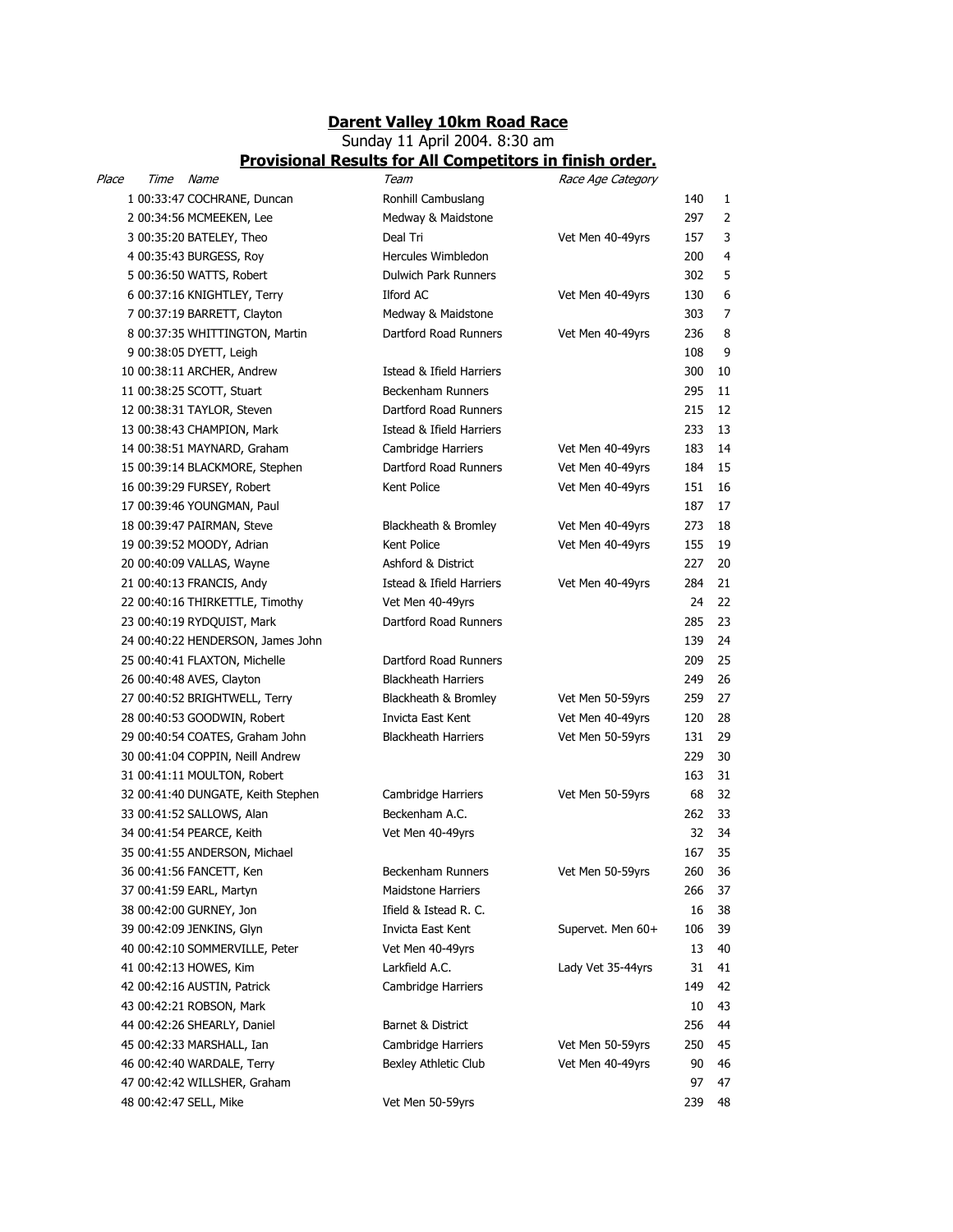| 49 00:42:52 ALLEN, Chris                 | Ravens School Runners         |                   | 65  | 49      |
|------------------------------------------|-------------------------------|-------------------|-----|---------|
| 50 00:43:04 D'ALBERTANSON, Simon         | Vet Men 40-49yrs              |                   | 102 | 50      |
| 51 00:43:04 CLARK, Michael               | Aquila AC                     |                   | 272 | 51      |
| 52 00:43:16 RIVETT, Nathan               | Dartford Harriers             |                   | 286 | 52      |
| 53 00:43:20 CALASCIONE, Ban              | Beckenham Runners             |                   | 258 | 53      |
| 54 00:43:21 LIGHTBURN, Dave              | Canterbury Harriers           | Vet Men 40-49yrs  | 143 | 54      |
| 55 00:43:23 FOX, Graham                  | Road Runners Club             | Vet Men 40-49yrs  | 60  | 55      |
| 56 00:43:25 UNDERDOWN, Kevin             | Larkfield A.C.                | Vet Men 40-49yrs  | 58  | 56      |
| 57 00:43:26 PRATTEN, Kate Mackeith       | <b>Blackheath Harriers</b>    |                   | 248 | 57      |
| 58 00:43:40 LIGHTBURN, Luke              | Canterbury Harriers           |                   | 142 | 58      |
| 59 00:43:43 STIELOW, Lionel Charles      | Paddock Wood AC               | Vet Men 50-59yrs  | 15  | 59      |
| 60 00:43:44 BEDFORD-TURNER, Jeremy David |                               |                   | 101 | 60      |
| 61 00:43:49 WITHEY, Vic                  | Dartford Harriers             | Vet Men 50-59yrs  | 251 | 61      |
| 62 00:43:51 BEAZELEY, Chris              | Springfield Striders          |                   | 265 | 62      |
| 63 00:43:54 TAMANG, Saran                | Vet Men 40-49yrs              |                   | 238 | 63      |
| 64 00:44:00 KEMP, John                   | Vet Men 50-59yrs              |                   | 270 | 64      |
| 65 00:44:00 COOPER, Paul                 | Vet Men 40-49yrs              |                   | 98  | 65      |
| 66 00:44:10 MCGRANAGHAN, Sean            | New Eltham Joggers            | Vet Men 40-49yrs  | 291 | 66      |
| 67 00:44:12 ANDERSON, Laura              | Dartford Road Runners         |                   | 185 | 67      |
| 68 00:44:15 POVEY, Marian Ann            | Dartford Harriers             | Lady Vet 45-54yrs | 293 | 68      |
| 69 00:44:18 MARSHALL, Colin              | Bexley Athletic Club          | Vet Men 40-49yrs  | 93  | 69      |
| 70 00:44:21 WINTER, Jeremy               | Vet Men 50-59yrs              |                   | 252 | 70      |
| 71 00:44:29 GRIFFITHS, Peter             | Bexley Athletic Club          | Vet Men 40-49yrs  | 299 | 71      |
| 72 00:44:38 DOYLE, John                  | Dartford Road Runners         | Vet Men 40-49yrs  | 280 | 72      |
| 73 00:44:47 HIPKINS, Cherie              | Great Yarmouth Road Runners   |                   | 103 | 73      |
| 74 00:44:56 HOWE, Stewart                | Vet Men 40-49yrs              |                   | 182 | 74      |
| 75 00:45:02 NELDER, Paul                 | Vet Men 40-49yrs              |                   | 39  | 75      |
| 76 00:45:08 BROOKER, John                | Kent Police                   | Vet Men 40-49yrs  | 154 | 76      |
| 77 00:45:14 BURGESS, Mark                | Vet Men 40-49yrs              |                   | 289 | 77      |
| 78 00:45:18 HUGHES, Catharine Mary       | Dartford Road Runners         | Lady Vet 35-44yrs | 144 | 78      |
| 79 00:45:19 MUNDEN, Tony                 | Vet Men 40-49yrs              |                   | 287 | 79      |
| 80 00:45:23 JENKINS, Joanne              | Invicta East Kent             | Lady Vet 35-44yrs | 105 | 80      |
| 81 00:45:25 GOAD, Jackie                 | Dartford Road Runners         |                   | 128 | 81      |
| 82 00:45:26 CAMPBELL, Gary               |                               |                   | 121 | 82      |
| 83 00:45:28 PAGE, Steve                  |                               |                   | 71  | 83      |
| 84 00:45:32 SUMMERS, Derek               | 26.2 Road Runners Club        | Vet Men 50-59yrs  | 212 | 84      |
| 85 00:45:32 EGGLETON, Bernard            | New Eltham Joggers            |                   | 109 | 85      |
| 86 00:45:34 LEWIS, Simon                 | Sevenoaks A. C.               | Vet Men 40-49yrs  | 138 | 86      |
| 87 00:45:46 CARTER, Gemma                |                               |                   | 255 | 87      |
| 88 00:45:47 BROWN, Mandy                 | 26.2 Road Runners Club        | Lady Vet 45-54yrs | 211 | 88      |
| 89 00:45:49 REDMAN, Paul Gregory         | Vet Men 40-49yrs              |                   | 290 | 89      |
| 90 00:46:02 TABOR, Paul Anthony          | Sevenoaks A. C.               | Vet Men 40-49yrs  | 298 | 90      |
| 91 00:46:09 THOMPSON, Chris              | Istead & Ifield Harriers      | Vet Men 40-49yrs  | 271 | 91      |
| 92 00:46:11 CORBIDGE, Richard            |                               |                   | 228 | 92      |
| 93 00:46:15 KING, Natalie                | Modern Pentathlon Association |                   | 49  | 93      |
| 94 00:46:18 MORSE, Peter                 | Tunbridge Wells Harriers      |                   | 8   | 94      |
| 95 00:46:20 BAILEY, David                |                               |                   | 150 | 95      |
| 96 00:46:25 HAGUE, Carrie Ann            | Dartford Road Runners         |                   | 19  | 96      |
| 97 00:46:34 FLETCHER, Gary               | Bexley Athletic Club          |                   | 52  | 97      |
| 98 00:46:45 PARLOUR, Graham              | Kent Police                   | Vet Men 40-49yrs  | 152 | 98      |
| 99 00:46:51 MORLEY, Stewart              | Benfleet RC                   |                   | 141 | 99      |
| 100 00:46:53 JACKSON, Christine          | <b>NDB</b>                    |                   |     | 203 100 |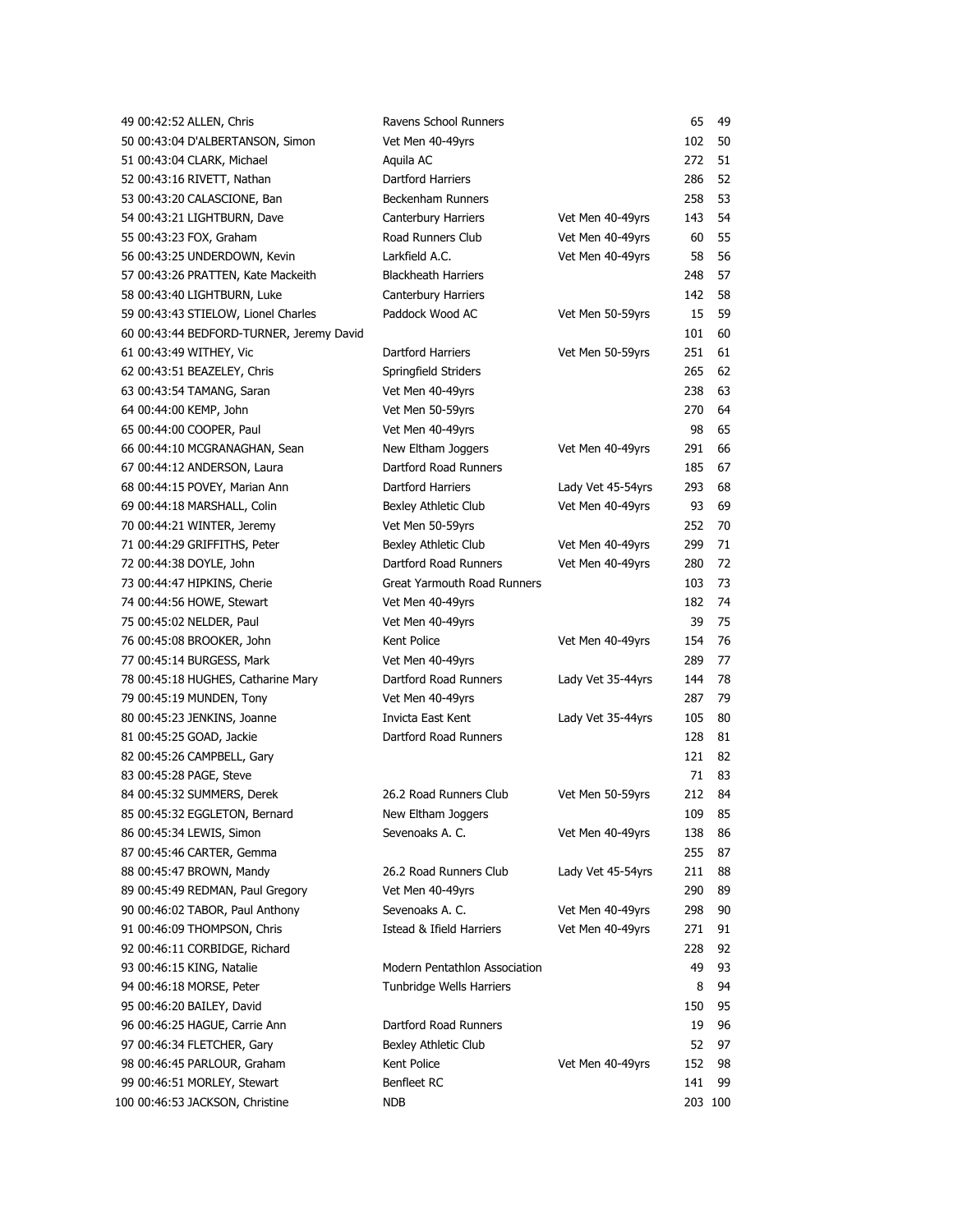| 101 00:46:54 PYECROFT, Matthew Anthony | Riverside Runners St Neod  |                   | 225 101 |         |
|----------------------------------------|----------------------------|-------------------|---------|---------|
| 102 00:46:56 BURDETT, Melanie          | <b>Beckenham Runners</b>   |                   |         | 261 102 |
| 103 00:46:57 WILLIAMS, John            | 100 Marathon Club          | Supervet. Men 60+ |         | 114 103 |
| 104 00:46:58 HEMPENSTALL, Danny        |                            |                   |         | 244 104 |
| 105 00:47:00 HAGGARTY, Scot            | Sevenoaks A. C.            |                   |         | 25 105  |
| 106 00:47:03 LEAHY, Richard            |                            |                   | 226 106 |         |
| 107 00:47:05 COPE, Brian               | Vet Men 40-49yrs           |                   |         | 165 107 |
| 108 00:47:11 GREAVES, Martyn John      | Horsham Joggers            | Vet Men 40-49yrs  |         | 55 108  |
| 109 00:47:23 PETRIE, Simon             |                            |                   | 111 109 |         |
| 110 00:47:25 RHODES, Simon             | Vet Men 40-49yrs           |                   | 217 110 |         |
| 111 00:47:27 POLE, Richard John        | Dulwich Runners A. C.      | Vet Men 40-49yrs  |         | 78 111  |
| 112 00:47:29 PEACOCK, Marcia           | Sevenoaks A. C.            | Lady Vet 35-44yrs |         | 277 112 |
| 113 00:47:36 WITMOND, Anthony          |                            |                   | 241 113 |         |
| 114 00:47:44 BEZANCE, Tom              |                            |                   |         | 73 114  |
| 115 00:47:53 TURNER, Michael           | Vet Men 40-49yrs           |                   |         | 159 115 |
| 116 00:47:54 MORAN, Nicholas           |                            |                   |         | 74 116  |
| 117 00:48:01 ANDERSON, Gemma           | Dartford Road Runners      |                   |         | 207 117 |
| 118 00:48:03 MAY, Chris                | Dartford Road Runners      |                   | 208 118 |         |
| 119 00:48:05 BARDEN, John Graham       | Vet Men 40-49yrs           |                   |         | 27 119  |
| 120 00:48:06 WEEKES, Bridgit           | Bromley Vets A. C.         | Lady Vet 45-54yrs |         | 53 120  |
| 121 00:48:10 BILLING, Mark             | Vet Men 40-49yrs           |                   | 126 121 |         |
| 122 00:48:14 GILBERT, Stephen          | Vet Men 40-49yrs           |                   |         | 6 122   |
| 123 00:48:20 WILLIAMSON, John          | Vet Men 40-49yrs           |                   |         | 175 123 |
| 124 00:48:21 SUTHERLAND, Fiona         | Bishops Stortford R.C.     | Lady Vet 45-54yrs |         | 94 124  |
| 125 00:48:23 DAY, Steve                | Vet Men 40-49yrs           |                   |         | 199 125 |
| 126 00:48:24 GRONOW, Karen             |                            |                   |         | 198 126 |
| 127 00:48:26 MCGRUDDY, Michael         | Vet Men 40-49yrs           |                   |         | 127 127 |
| 128 00:48:30 SCOTT, Ian Trevor Neil    | New Eltham Joggers         | Vet Men 50-59yrs  |         | 119 128 |
| 129 00:48:32 TIPTAFT, Emma             |                            |                   |         | 20 129  |
| 130 00:48:39 ARMITAGE, Christopher     | Vet Men 50-59yrs           |                   |         | 100 130 |
| 131 00:48:40 MEHMED, Dewiz             | <b>Blackheath Harriers</b> | Vet Men 40-49yrs  |         | 242 131 |
| 132 00:48:41 ATKINS, Julie             | Dartford Road Runners      | Lady Vet 35-44yrs |         | 246 132 |
| 133 00:48:41 CURRIE, Lyndon            | Dartford Road Runners      | Vet Men 40-49yrs  |         | 234 133 |
| 134 00:48:54 WEBB, Adrian              | Striders of Croydon        | Vet Men 40-49yrs  |         | 210 134 |
| 135 00:48:56 HOPE, Stephen             | Vet Men 40-49yrs           |                   |         | 164 135 |
| 136 00:49:01 WITMOND, Sarah            | Lady Vet 35-44yrs          |                   | 240 136 |         |
| 137 00:49:04 COLLAZOS, Alex            | Vet Men 40-49yrs           |                   |         | 218 137 |
| 138 00:49:09 HOLLIDAY, Jess            |                            |                   |         | 264 138 |
| 139 00:49:12 FREEMAN, Steve            | New Eltham Joggers         | Vet Men 40-49yrs  |         | 72 139  |
| 140 00:49:35 BURNARD, Robert           | Vet Men 40-49yrs           |                   |         | 161 140 |
| 141 00:49:45 PHILLIPS, Michael         | Havering                   | <b>NDB</b>        |         | 254 141 |
| 142 00:49:45 CORBETT, Colin            | Bexley Athletic Club       | Supervet. Men 60+ |         | 88 142  |
| 143 00:49:48 DUGDALE, Richard J        | Vet Men 40-49yrs           |                   |         | 204 143 |
| 144 00:49:59 WOOTTON, Terry            | New Eltham Joggers         | Vet Men 50-59yrs  |         | 132 144 |
| 145 00:50:14 PEACOCK, John             | New Eltham Joggers         | Vet Men 50-59yrs  |         | 133 145 |
| 146 00:50:15 CARTER, Bob               | Istead & Ifield Harriers   | Supervet. Men 60+ |         | 189 146 |
| 147 00:50:17 MARTIN, Paul Edward       | Vet Men 40-49yrs           |                   |         | 162 147 |
| 148 00:50:27 PETRIE, Richard           |                            |                   |         | 99 148  |
| 149 00:50:28 WEEKES, Stephen           |                            |                   |         | 54 149  |
| 150 00:50:30 LEWIS, David              | New Eltham Joggers         | Vet Men 40-49yrs  |         | 231 150 |
| 151 00:50:45 ARNOTT, Gail              | Beckenham Runners          | Lady Vet 35-44yrs |         | 294 151 |
| 152 00:50:50 DUMBLETON, Andy           | Dartford Road Runners      |                   |         | 223 152 |
|                                        |                            |                   |         |         |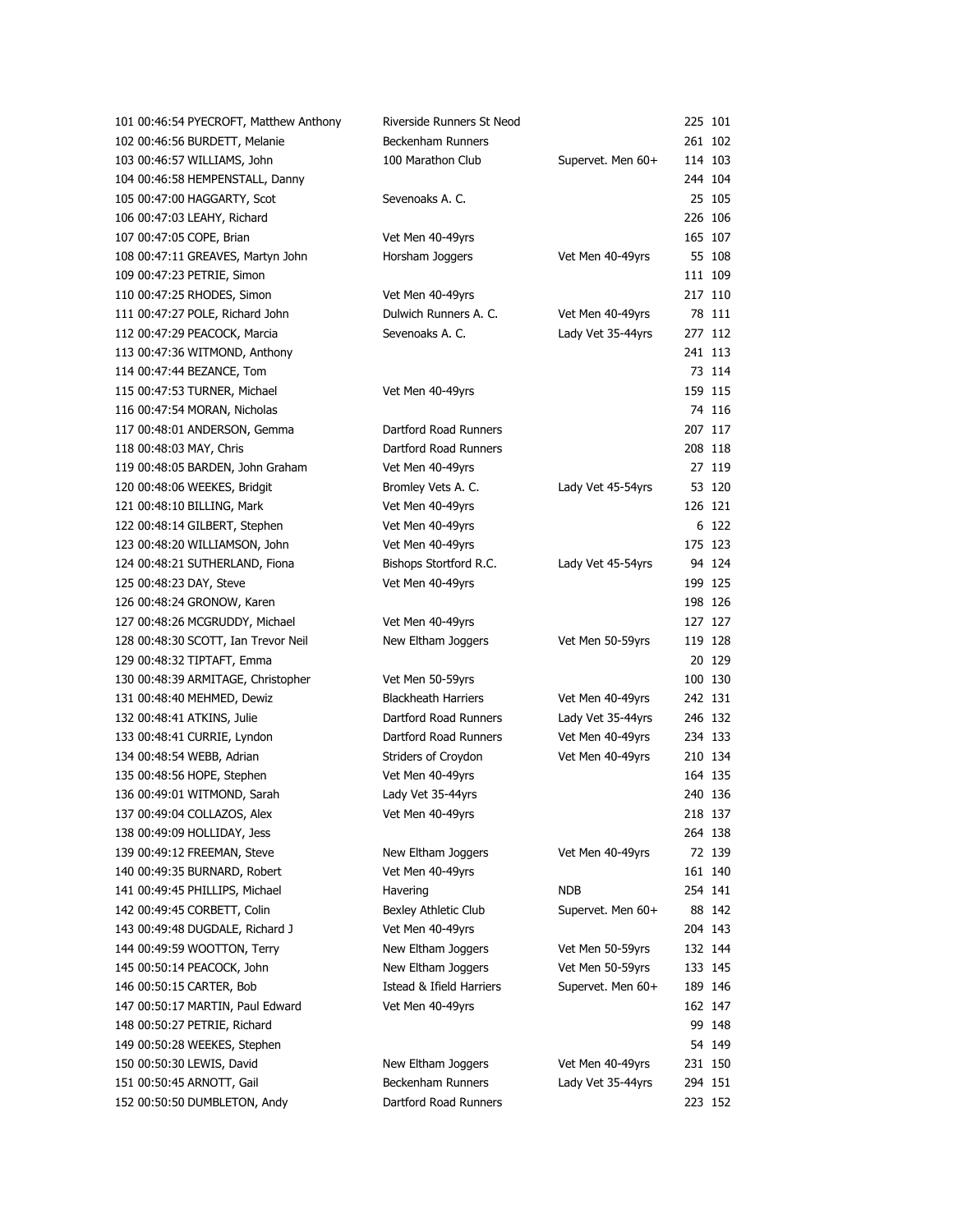| 153 00:50:58 BYGRAVE, Shane             | Vet Men 40-49yrs           |                   | 247 153 |         |
|-----------------------------------------|----------------------------|-------------------|---------|---------|
| 154 00:51:07 CHAMPION, Lynne            | Istead & Ifield Harriers   | Lady Vet 35-44yrs |         | 232 154 |
| 155 00:51:15 HIND, Peter J.             | Vet Men 50-59yrs           |                   |         | 123 155 |
| 156 00:51:23 SPRAGG, Jane               | Lady Vet 45-54yrs          |                   |         | 33 156  |
| 157 00:51:23 RICHARDSON, Michael Thomas | Dartford Road Runners      | Vet Men 50-59yrs  |         | 222 157 |
| 158 00:51:24 KIDD, George M             | Vet Men 40-49yrs           |                   |         | 253 158 |
| 159 00:51:29 SCUTT, Graham              | Vet Men 40-49yrs           |                   |         | 34 159  |
| 160 00:51:34 PINKESS, Helen Louise      | Dartford Harriers          |                   |         | 296 160 |
| 161 00:51:41 WRIGHT, Suzy               | New Eltham Joggers         |                   |         | 274 161 |
| 162 00:51:50 STEWART, Alice             |                            |                   |         | 110 162 |
| 163 00:51:55 NEAL, Jennifer             | New Eltham Joggers         |                   |         | 79 163  |
| 164 00:51:55 CLEVERLY, Joe              | New Eltham Joggers         | Supervet. Men 60+ |         | 136 164 |
| 165 00:52:07 CRUDGINGTON, Kim           | Crystal Palace Fun Runners | Lady Vet 45-54yrs |         | 4 165   |
| 166 00:52:14 MURRELL, Allan             | Bromley Vets A. C.         | Vet Men 50-59yrs  |         | 245 166 |
| 167 00:52:15 HAYES, Carol               | Crystal Palace Fun Runners | Lady Vet 45-54yrs |         | 29 167  |
| 168 00:52:18 CORBETT, James             | Bexley Athletic Club       |                   |         | 86 168  |
| 169 00:52:27 HATCH, Beryl               | Cambridge Harriers         | Lady Vet 45-54yrs |         | 45 169  |
| 170 00:52:39 WILLIAMSON, Judi           | Lady Vet 35-44yrs          |                   |         | 176 170 |
| 171 00:52:47 BRAND, Phil                | Vet Men 40-49yrs           |                   |         | 75 171  |
| 172 00:52:47 RIVETT, Amanda             | Lady Vet 35-44yrs          |                   |         | 301 172 |
| 173 00:52:48 NORRIS, Andrew John        |                            |                   |         | 158 173 |
| 174 00:52:52 STEVENS, Phillip David     |                            |                   |         | 257 174 |
| 175 00:52:53 GOSS, Breda Mary           | Bexley Athletic Club       | Lady Vet 35-44yrs |         | 145 175 |
| 176 00:52:55 WRAFTER, Tom               | Thameside Running Club     | Supervet. Men 60+ |         | 216 176 |
| 177 00:53:04 COOK, David                | Crystal Palace Fun Runners | Vet Men 50-59yrs  |         | 9 177   |
| 178 00:53:05 LAWSON, Stephen            | Havering 90 Joggers        | Vet Men 40-49yrs  |         | 95 178  |
| 179 00:53:06 PETRIE, Jane               |                            |                   |         | 69 179  |
| 180 00:53:06 AMER, Clare                | Dartford Harriers          |                   |         | 220 180 |
| 181 00:53:20 POWELL, Alf                | Vet Men 50-59yrs           |                   |         | 59 181  |
| 182 00:53:35 ORFORD, Mike               | Vet Men 40-49yrs           |                   |         | 288 182 |
| 183 00:53:40 PITKIN, Alison             | Lady Vet 35-44yrs          |                   |         | 191 183 |
| 184 00:53:41 JARVIS, Mandy              | Lady Vet 35-44yrs          |                   |         | 177 184 |
| 185 00:53:47 MAY, John                  | Dartford Road Runners      | Vet Men 50-59yrs  |         | 206 185 |
| 186 00:53:52 HADFIELD, Graham           | New Eltham Joggers         |                   |         | 178 186 |
| 187 00:53:52 ADDISON, Guy               | Vet Men 40-49yrs           |                   |         | 21 187  |
| 188 00:53:58 JOHNSTONE, Tracy Jane      | Orpington Road Runners     | Lady Vet 35-44yrs |         | 283 188 |
| 189 00:53:58 COOK, Tonia                | Orpington Road Runners     | Lady Vet 35-44yrs |         | 281 189 |
| 190 00:54:00 BROWN, John                | <b>Maidstone Harriers</b>  | Supervet. Men 60+ |         | 237 190 |
| 191 00:54:00 CHAN, L K Betty            | Orpington Road Runners     | Lady Vet 45-54yrs |         | 276 191 |
| 192 00:54:07 BURGESS, Howard            | Vets A.C.                  | Vet Men 50-59yrs  |         | 201 192 |
| 193 00:54:25 WARBOYS, Pip               | Vet Men 50-59yrs           |                   |         | 279 193 |
| 194 00:54:31 BARTLETT, Edwin Henry      | Road Runners Club          | Vet Men 50-59yrs  |         | 26 194  |
| 195 00:54:39 AMOR, David                | Vet Men 40-49yrs           |                   |         | 43 195  |
| 196 00:54:40 PEARCE, Paul               | Vet Men 40-49yrs           |                   |         | 267 196 |
| 197 00:54:54 CARPENTER, Teresa Ann      |                            |                   |         | 38 197  |
| 198 00:54:54 TAYLOR, Sally              | Crystal Palace Fun Runners | Lady Vet 35-44yrs |         | 1 198   |
| 199 00:54:55 DRURY, Maxine Louise       |                            |                   |         | 230 199 |
| 200 00:54:56 CARPENTER, Colin Brian     | Medway & Maidstone         | Vet Men 50-59yrs  |         | 37 200  |
| 201 00:54:56 CRUDGINGTON, Jim           | Crystal Palace Fun Runners | Vet Men 40-49yrs  |         | 3 201   |
| 202 00:55:00 JAHANS, Stephen Desmond    | New Eltham Joggers         | Supervet. Men 60+ |         | 202 202 |
| 203 00:55:05 JONES, Rolf                | Havering 90 Joggers        |                   |         | 168 203 |
| 204 00:55:13 GALLAGHER, Les             | Vet Men 40-49yrs           |                   |         | 268 204 |
|                                         |                            |                   |         |         |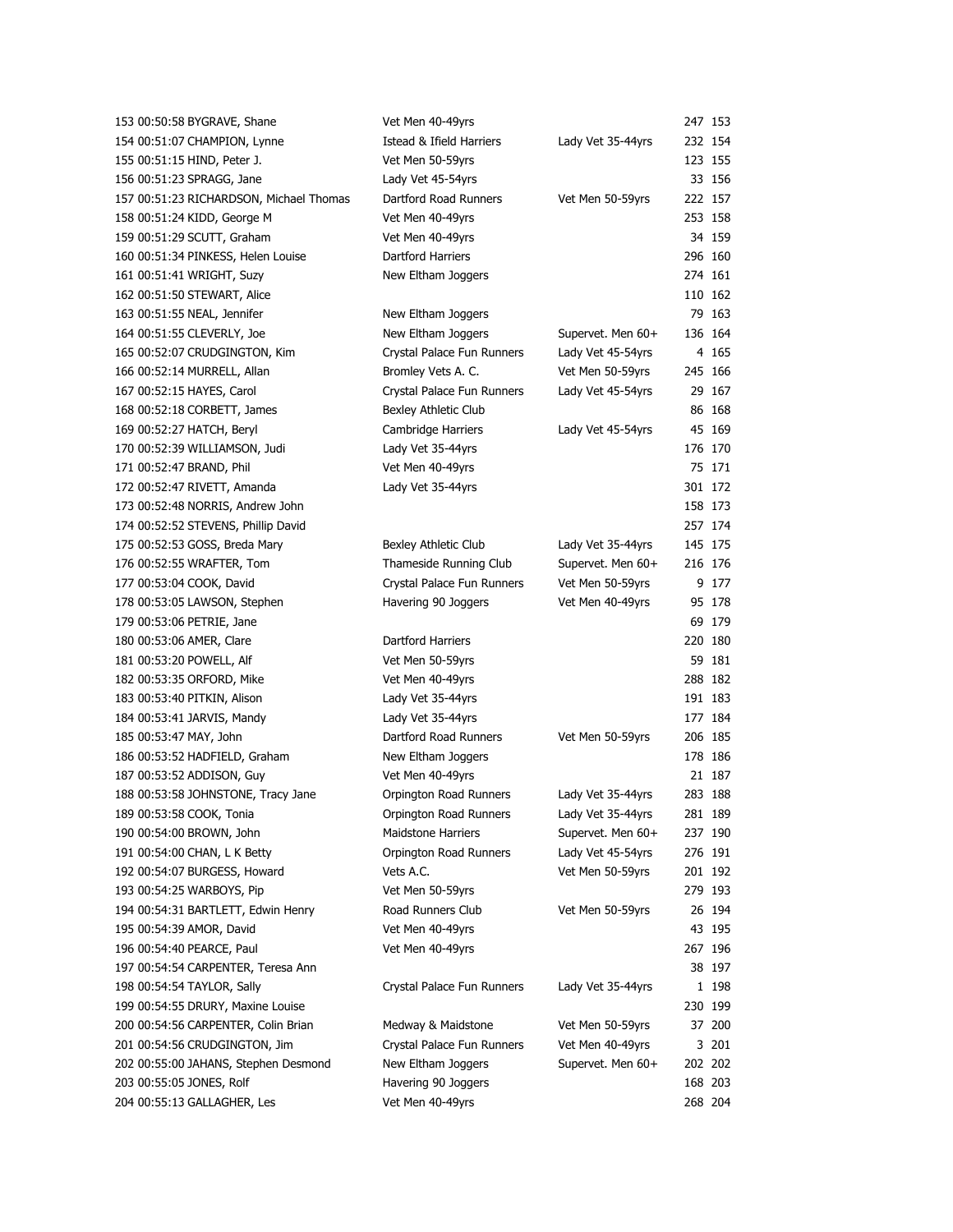| 205 00:55:34 BURCHETT, Paul              | <b>Stopsley Striders</b>            | Vet Men 50-59yrs              |         | 96 205  |
|------------------------------------------|-------------------------------------|-------------------------------|---------|---------|
| 206 00:55:37 DUNGATE, Stephanie Marie    | Cambridge Harriers                  | Lady Vet 45-54yrs             |         | 67 206  |
| 207 00:55:38 READ, Stephen               | New Eltham Joggers                  | Vet Men 40-49yrs              | 292 207 |         |
| 208 00:55:42 READ, Marian Elizabeth      | Dartford Harriers                   | Lady Vet 45-54yrs             | 171 208 |         |
| 209 00:55:42 FITZPATRICK, Gloria         | Swanley & District A.C.             | Lady Vet 35-44yrs             |         | 83 209  |
| 210 00:55:44 WILLMOTT, Nikki             | Dartford Road Runners               | Lady Vet 35-44yrs             |         | 63 210  |
| 211 00:55:45 LAMMAS, Scott               | Dartford Road Runners               |                               |         | 61 211  |
| 212 00:55:46 WILLMOTT, Ian               | Dartford Road Runners               |                               |         | 62 212  |
| 213 00:55:47 DUNSTAN, Richard            | Dartford Road Runners               | Vet Men 40-49yrs              | 275 213 |         |
| 214 00:56:00 OGDEN, Caroline             | New Eltham Joggers                  | Lady Vet 35-44yrs             | 180 214 |         |
| 215 00:56:03 WEBSTER, Keith              | New Eltham Joggers                  | Supervet. Men 60+             |         | 80 215  |
| 216 00:56:05 HADFIELD, Jenny             | New Eltham Joggers                  |                               | 179 216 |         |
| 217 00:56:06 GREENAWAY, Martyn John      | New Eltham Joggers                  | Vet Men 50-59yrs              | 219 217 |         |
| 218 00:56:08 NORFOLK, Christopher Andrew | Vet Men 40-49yrs                    |                               | 125 218 |         |
| 219 00:56:14 MCCONAGHIE, Keith           | Runnymede Runners                   | Vet Men 40-49yrs              |         | 30 219  |
| 220 00:56:56 GILBERT, Leanne             |                                     |                               |         | 7 220   |
| 221 00:57:06 NORFOLK, Gillian Victoria   | Lady Vet 35-44yrs                   |                               | 124 221 |         |
| 222 00:57:08 DENEYS, Lies                |                                     |                               |         | 89 222  |
| 223 00:57:08 ROBERTS, Penny              | Paddock Wood AC                     | Lady Supervet. 55yrs+ 195 223 |         |         |
| 224 00:57:12 LEE, Frank                  | New Eltham Joggers                  | Supervet. Men 60+             |         | 82 224  |
| 225 00:57:12 GREW, Helen                 |                                     |                               | 263 225 |         |
| 226 00:57:13 RUSSELL, Keith Michael      | Vet Men 40-49yrs                    |                               | 197 226 |         |
| 227 00:57:47 MARTIN, Sandy               |                                     |                               |         | 70 227  |
| 228 00:58:13 CREW, Steven                | Vet Men 40-49yrs                    |                               |         | 77 228  |
| 229 00:58:13 CREW, Jackie                | Bexley Athletic Club                | Lady Vet 35-44yrs             |         | 76 229  |
| 230 00:58:36 PARKER, Audrey              |                                     |                               |         | 51 230  |
| 231 00:58:40 MORLING, Elizabeth          | Lady Vet 45-54yrs                   |                               | 181 231 |         |
| 232 00:58:53 PYNE, Janet Lynne           | Dartford Harriers                   | Lady Supervet. 55yrs+         | 118 232 |         |
| 233 00:58:53 COX, Michael                | Dartford Harriers                   | Vet Men 50-59yrs              | 117 233 |         |
| 234 00:58:55 KERR, Jeffrey               |                                     |                               | 129 234 |         |
| 235 00:59:42 WARREN, Peter               | Dulwich Runners A. C.               | Vet Men 40-49yrs              |         | 56 235  |
| 236 00:59:56 GIRLING, Tanya              |                                     |                               |         | 85 236  |
|                                          |                                     |                               |         | 84 237  |
| 237 00:59:56 FAIRLEY, Ian Andrew         | Vet Men 40-49yrs<br>Sevenoaks A. C. | Supervet. Men 60+             | 235 238 |         |
| 238 01:00:02 DYKES, Andrew               |                                     |                               |         |         |
| 239 01:00:05 THOMPSON, Allison           | Istead & Ifield Harriers            | Lady Vet 35-44yrs             | 269 239 |         |
| 240 01:00:07 KING, Ken                   | New Eltham Joggers                  | Supervet. Men 60+             | 135 240 |         |
| 241 01:00:29 GOSS, Paul David            | Bexley Athletic Club                | Vet Men 40-49yrs              | 146 241 |         |
| 242 01:00:29 GARRETT, Tony               | Bexley Athletic Club                | Supervet. Men 60+             | 169 242 |         |
| 243 01:00:32 TAYLOR, Chris               | Crystal Palace Fun Runners          | Vet Men 40-49yrs              |         | 2 2 4 3 |
| 244 01:00:33 DOYLE, Paulyne              | Lady Vet 35-44yrs                   |                               | 282 244 |         |
| 245 01:00:33 DOYLE, Anthony David        |                                     |                               | 278 245 |         |
| 246 01:00:39 EATON, Jennifer             | Crystal Palace Fun Runners          | Lady Supervet. 55yrs+         | 186 246 |         |
| 247 01:01:03 STOKES, John Michael        | Swanley & District A.C.             | Vet Men 50-59yrs              | 224 247 |         |
| 248 01:01:15 KANIJO, Beth                |                                     |                               |         | 40 248  |
| 249 01:01:15 SLATTER, Keith              | Vet Men 40-49yrs                    |                               |         | 41 249  |
| 250 01:01:17 GILES, Jeanette             | Istead & Ifield Harriers            | Lady Supervet. 55yrs+         |         | 87 250  |
| 251 01:01:21 HIBBARD, Julie              | Dartford Harriers                   | Lady Vet 35-44yrs             | 172 251 |         |
| 252 01:01:35 THOMPSON, Donald            | Folkestone Running Club             | Supervet. Men 60+             |         | 17 252  |
| 253 01:01:50 KEMP, Linda Lois            | Bromley Vets A. C.                  | Lady Vet 45-54yrs             | 166 253 |         |
| 254 01:02:06 RIBBENS, Louise Jane        | Lady Vet 35-44yrs                   |                               |         | 92 254  |
| 255 01:02:07 GARLAND, Graham Frederick   | Supervet. Men 60+                   |                               |         | 91 255  |
| 256 01:02:12 DAY, Anita                  |                                     |                               |         | 11 256  |
|                                          |                                     |                               |         |         |